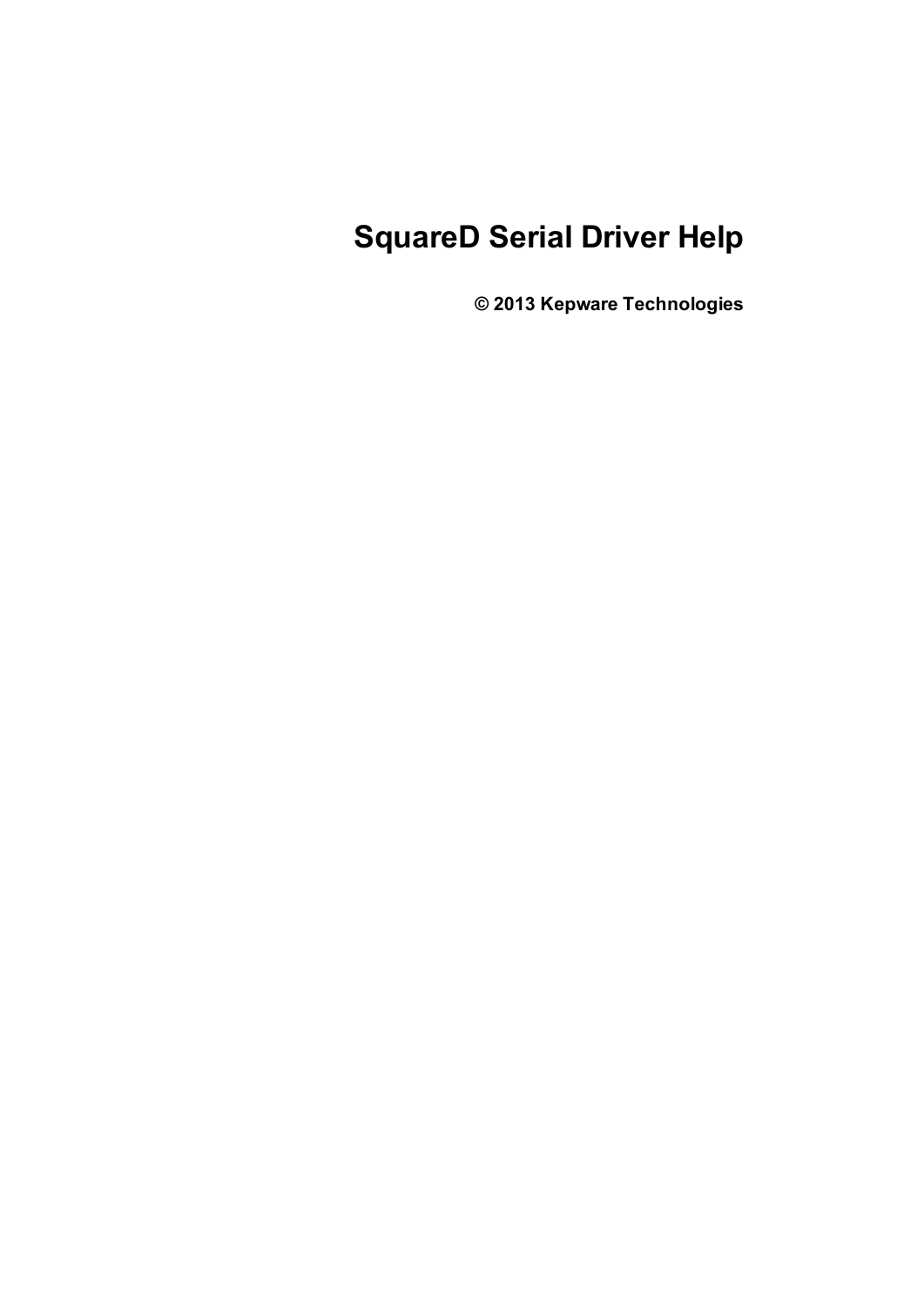# **Table of Contents**

| Address ' <address>' is out of range for the specified device or register 11</address>                                |  |
|-----------------------------------------------------------------------------------------------------------------------|--|
| Device address ' <address>' is not supported by model '<model name="">' 11</model></address>                          |  |
|                                                                                                                       |  |
|                                                                                                                       |  |
|                                                                                                                       |  |
|                                                                                                                       |  |
|                                                                                                                       |  |
|                                                                                                                       |  |
|                                                                                                                       |  |
|                                                                                                                       |  |
|                                                                                                                       |  |
|                                                                                                                       |  |
|                                                                                                                       |  |
|                                                                                                                       |  |
|                                                                                                                       |  |
|                                                                                                                       |  |
| Bad address in block [ <start address=""> to <end address="">] on device '<device name="">' 14</device></end></start> |  |
| The SquareD Serial device appears to be sending unsolicited messages, which the driver does not                       |  |
|                                                                                                                       |  |

<span id="page-1-0"></span>**2**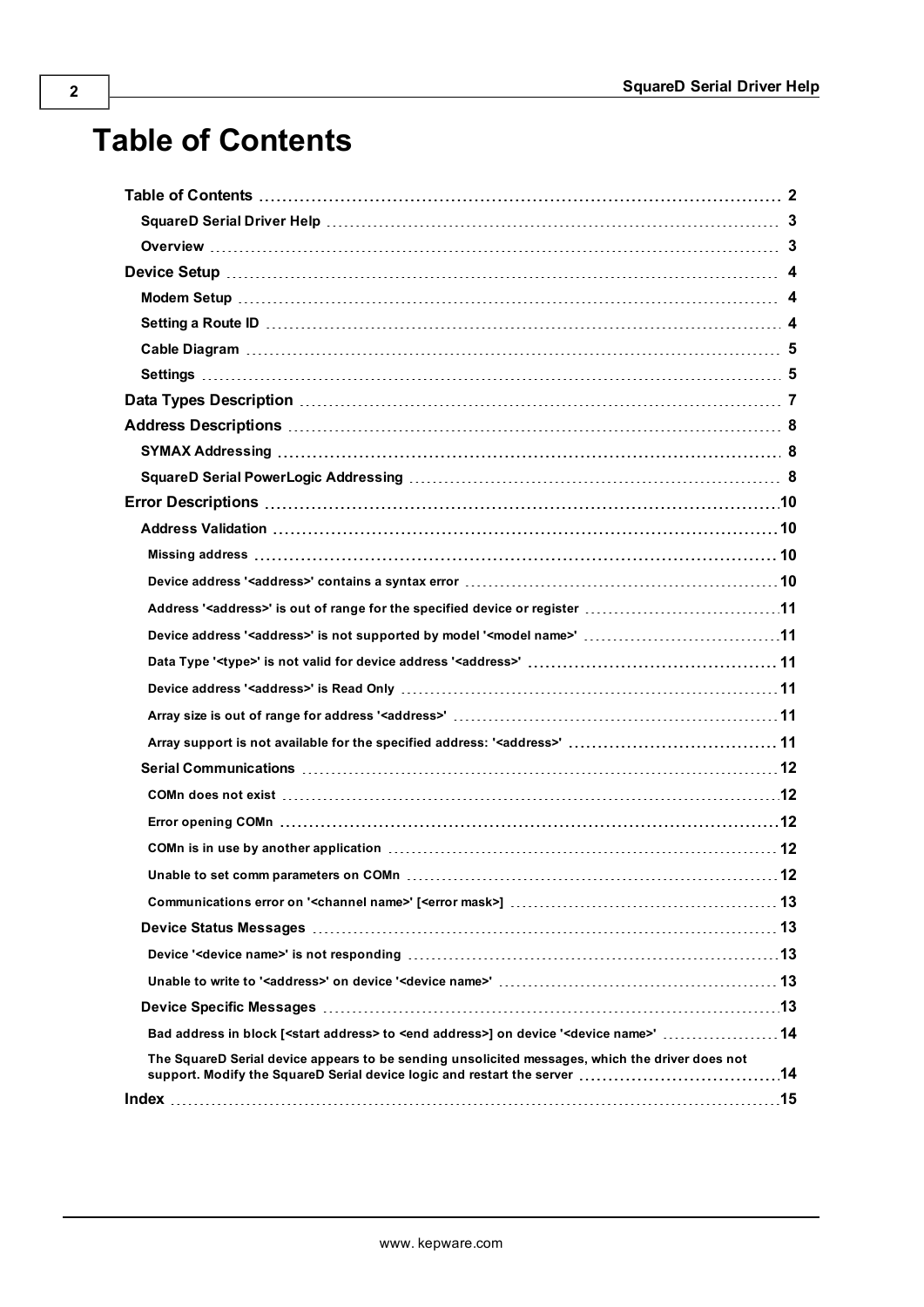## <span id="page-2-0"></span>**SquareD Serial Driver Help**

Help version 1.014

#### **CONTENTS**

**[Overview](#page-2-1)** What is the SquareD Serial Driver?

**[Device](#page-3-0) Setup** How do I configure a device for use with this driver?

**Data Types [Description](#page-6-0)** What data types does this driver support?

**Address [Descriptions](#page-7-0)** How do I address a data location on a SquareD Serial device?

#### **Error [Descriptions](#page-9-0)**

<span id="page-2-1"></span>What error messages does the SquareD Serial driver produce?

## **Overview**

The SquareD Serial Driver provides an easy and reliable way to connect SquareD Serial devices to OPC Client applications, including HMI, SCADA, Historian, MES, ERP and countless custom applications. It is intended for use with SquareD SY/MAX PLCs and SquareD PowerLogic power line monitors.

**Note:** This driver does not support unsolicited messages received from the SquareD Serial programmable controller.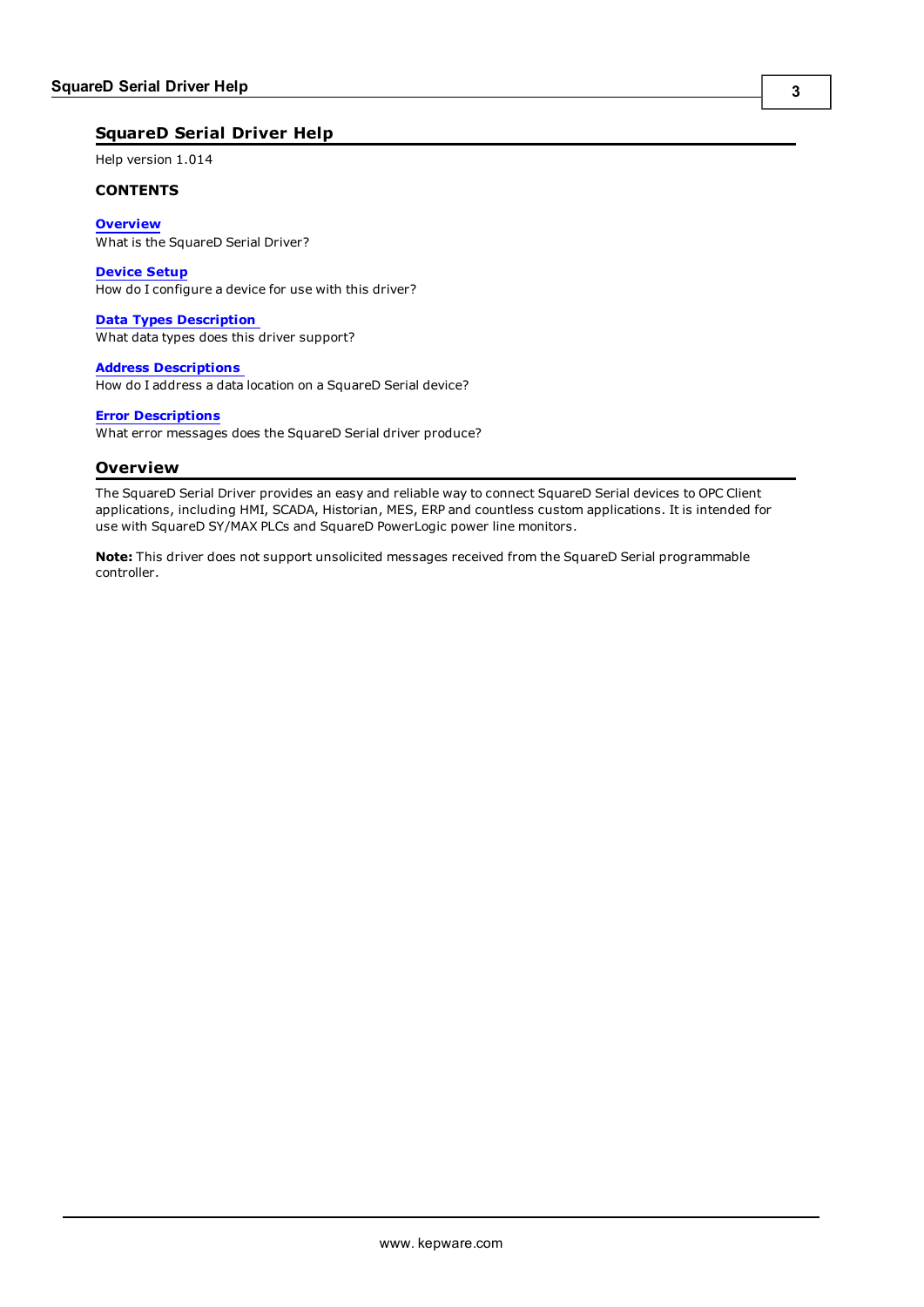## <span id="page-3-0"></span>**Device Setup**

## **Supported Devices**

SY/MAX Programmable Controllers and SquareD PowerLogic monitors.

#### **Communication Protocol**

SY/MAX Point-to-Point Communications Protocol

#### **Supported Communication Parameters**

Baud Rate: 300, 1200, 2400, 4800, 9600 or 19200 Parity: Even Data Bits: 8 Stop Bits: 1

**Note:** Not all devices support the listed configurations.

#### **Maximum Number of Channels and Devices**

The maximum number of supported channels is 100. The maximum number of devices supported per channel is 200.

#### <span id="page-3-4"></span><span id="page-3-3"></span>**Device IDs**

The Device ID consists of a network routing path linking the Master and PLC across a network. For more information, refer to **[Setting](#page-3-2) a Route ID**.

#### **Flow Control**

When using an RS-232/RS-485 converter for the SY/MAX controller, the type of flow control that is required depends on the needs of the converter. Some converters do not require any flow control whereas others require RTS flow. To determine the converter's flow requirements, refer to its documentation. An RS-485 converter that provides automatic flow control is recommended.

**Note:** When using the manufacturer's supplied communications cable, it is sometimes necessary to choose a flow control setting of **RTS** or **RTS Always** under the Channel Properties.

## <span id="page-3-1"></span>**Modem Setup**

This driver supports modem functionality. For more information, please refer to the topic "Modem Support" in the OPC Server Help documentation.

## <span id="page-3-2"></span>**Setting a Route ID**

The SquareD Serial Driver's Device ID consists of a network routing path that links the Master and PLC across a network. The network route consists of up to 8 nodes that specify the path between the Master and the destination PLC. The last node is the destination.

#### **Direct Connection**

The following demonstrates the Route ID for a direct connection between the computer and RS-422 port. It is entered as 255.255.255.255.255.255.255.255.

**Node1** 255 **Node2** 255 **Node3** 255 **Node4** 255 **Node5** 255 **Node6** 255 **Node7** 255 **Node8** 255

#### **Network Connection**

Each node can contain a value within the following ranges: 0-201, 204 or 255. One exception is that Node1 can not be set to 204 (a "don't care" case for routing). Node entries are added starting with Node1, continuing up to Node8. If the Route ID does not need to use all 8 nodes, the first unused node and continuing up to the last node should contain 255. By default, the user only needs to enter in the necessary nodes which describes the network path. The driver defaults any unused nodes to 255.

#### **Example**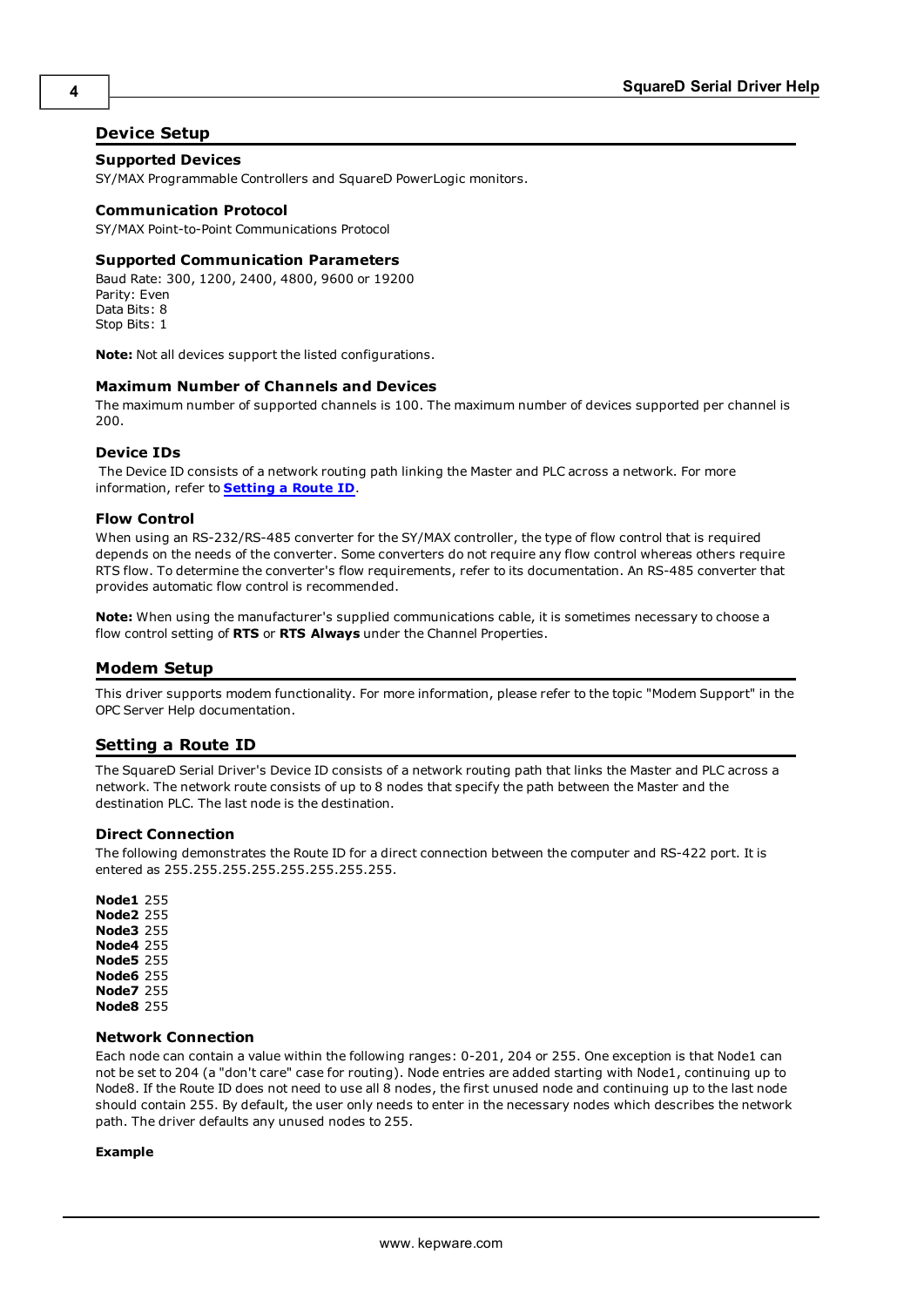If the user wants to communicate with Node102 through Node2 on the network, the user would enter in the following Device ID: 2.102. The driver will automatically treat this ID's routing path as 2.102.255.255.255.255.255.255.

<span id="page-4-0"></span>**Note:** For more information on Route IDs, refer to the SquareD SY/MAX documentation.

#### **Cable Diagram**

Using an RS-232/RS-422 converter or an RS-232/RS-485 converter for the SY/MAX controller, the cable pin-out between the converter and the programmable controller is as follows:

<span id="page-4-1"></span>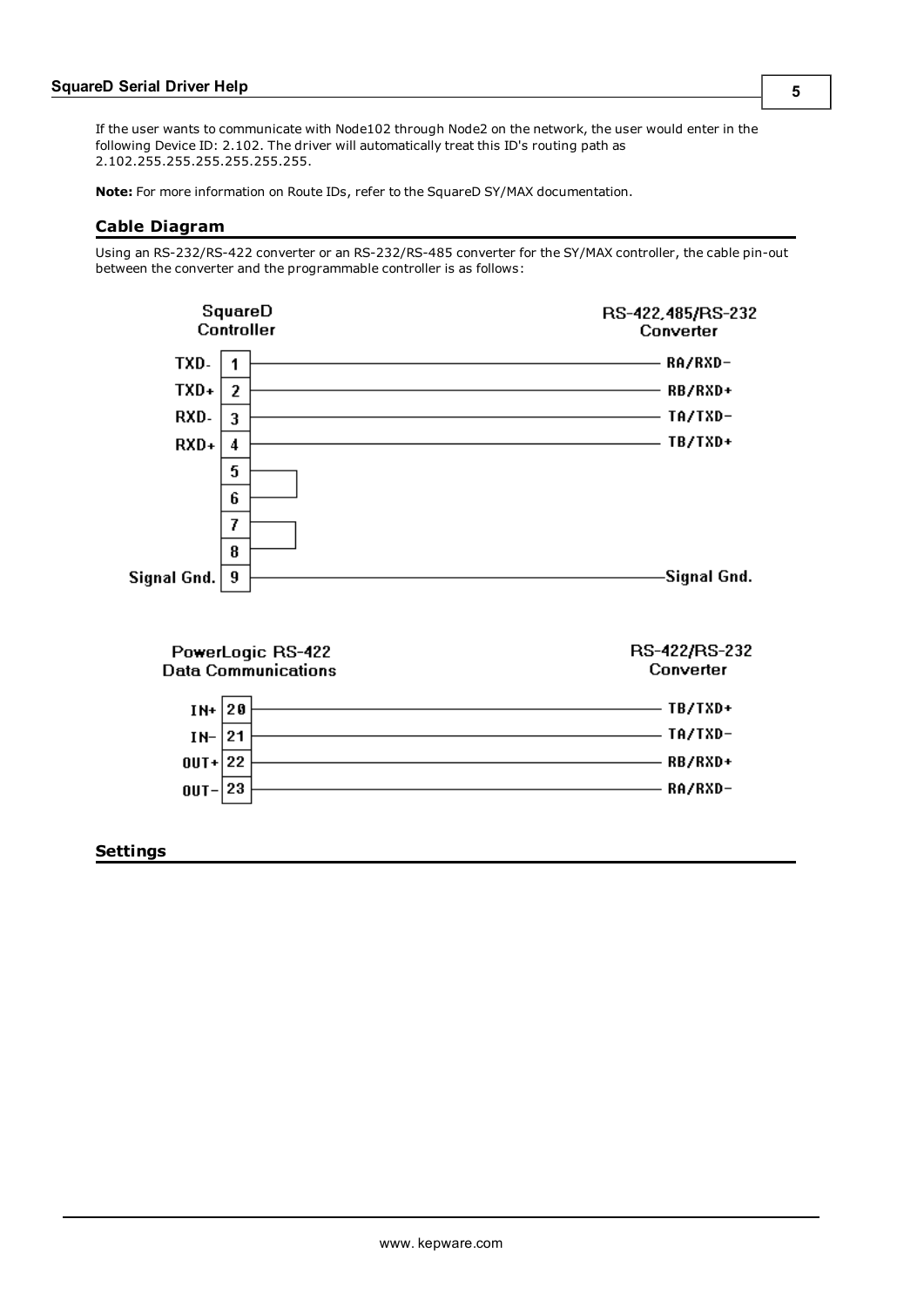| New Device - Settings |                                                                                               | x              |
|-----------------------|-----------------------------------------------------------------------------------------------|----------------|
| $-91$                 | E Least Significant Bit<br><b>LSB Selection</b><br><b>Block Size</b><br>$\equiv$<br>Registers | 1<br>16        |
|                       | $N$ ext ><br>$\leq$ Back                                                                      | Cancel<br>Help |

Descriptions of the parameters are as follows:

- **Least Significant Bit:** This parameter specifies whether bits within Short, Long, Word, or DWord data types will be referenced as zero-based or one-based. Options include 0 and 1. The default setting is 1.
- **Block Size:** This parameter specifies how many bytes will be read in a single request. Options include 16, 32, 64, and 128 registers. The default setting is 16 registers.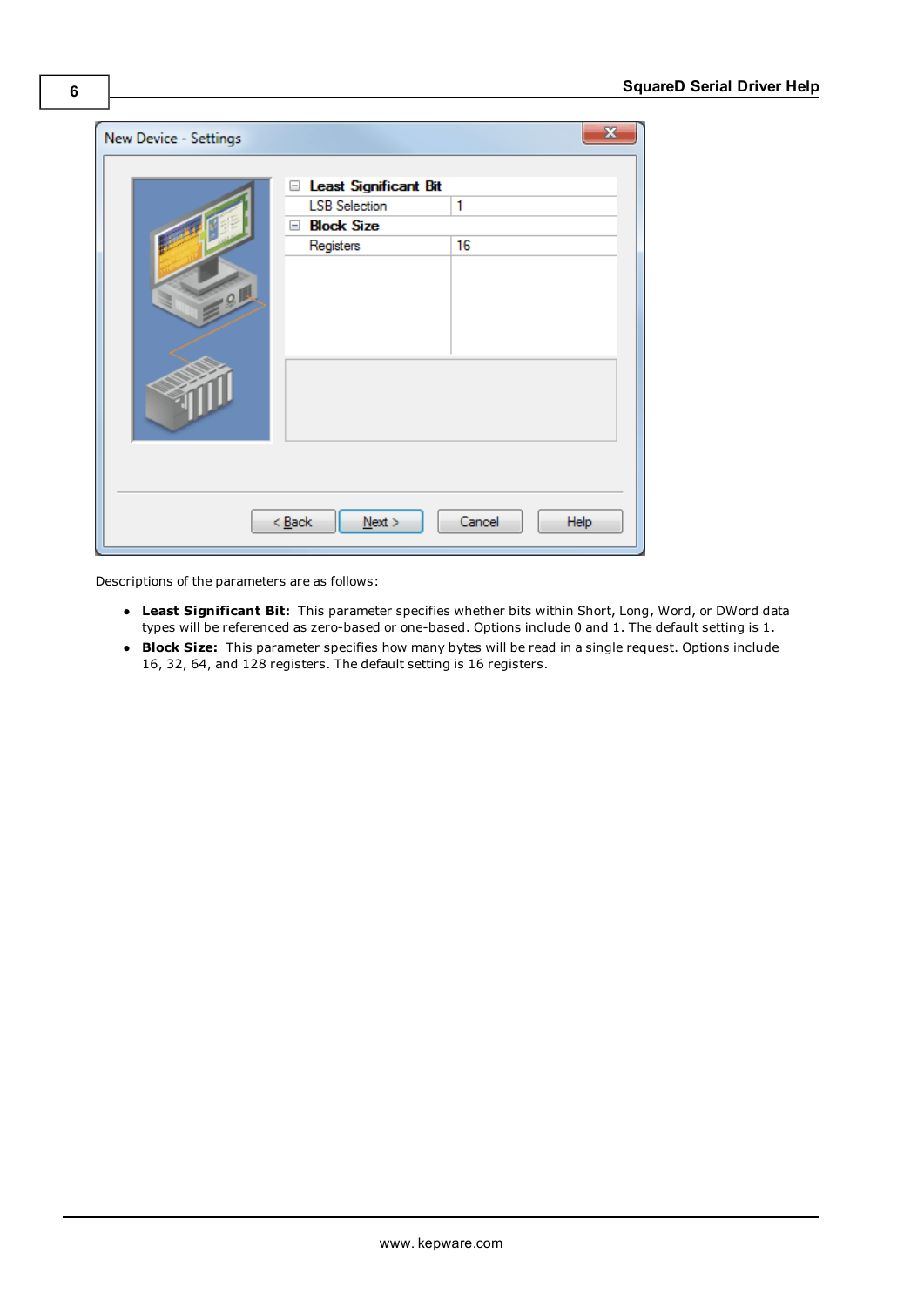# <span id="page-6-0"></span>**Data Types Description**

<span id="page-6-6"></span><span id="page-6-5"></span><span id="page-6-4"></span><span id="page-6-3"></span><span id="page-6-2"></span><span id="page-6-1"></span>

| Data Type    | <b>Description</b>                                            |
|--------------|---------------------------------------------------------------|
| Boolean      | Single bit                                                    |
| Word         | Unsigned 16 bit value                                         |
|              |                                                               |
|              | bit 0 is the low bit (bit 1 if LSB is set to 1)               |
|              | bit 15 is the high bit (bit 16 if LSB is set to 1)            |
| Short        | Signed 16 bit value                                           |
|              |                                                               |
|              | bit 0 is the low bit (bit 1 if LSB is set to 1)               |
|              | bit 14 is the high bit (bit 15 if LSB is set to 1)            |
|              | bit 15 is the sign bit (bit 16 if LSB is set to 1)            |
| <b>DWord</b> | Unsigned 32 bit value                                         |
|              |                                                               |
|              | bit 0 is the low bit (bit 1 if LSB is set to 1)               |
|              | bit 31 is the high bit (bit 32 if LSB is set to 1)            |
| Long         | Signed 32 bit value                                           |
|              |                                                               |
|              | bit 0 is the low bit (bit 1 if LSB is set to 1)               |
|              | bit 30 is the high bit (bit 31 if LSB is set to 1)            |
|              | bit 31 is the sign bit (bit 32 if LSB is set to 1)            |
| Float        | 32 bit floating point value                                   |
|              |                                                               |
|              | The driver interprets two consecutive registers as a floating |
|              | point value by making the second register the high word and   |
|              | the first register the low word.                              |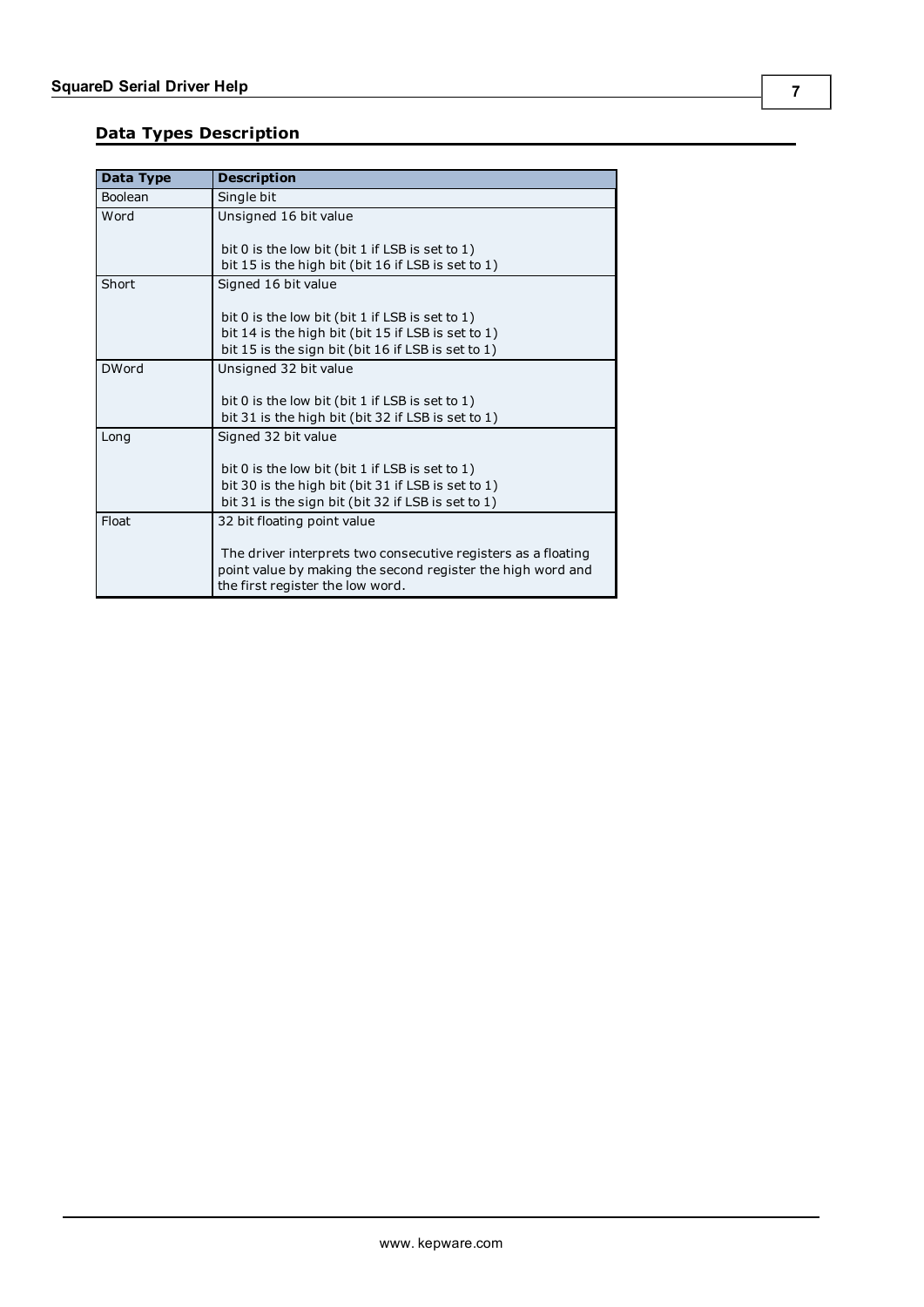## <span id="page-7-0"></span>**Address Descriptions**

Address specifications vary depending on the model in use. Select a link from the following list to obtain specific address information for the model of interest.

#### **SY/MAX [Addressing](#page-7-1)**

## <span id="page-7-1"></span>**SquareD Serial [PowerLogic](#page-7-2) Addressing**

#### **SYMAX Addressing**

#### **The SquareD Serial Protocol Support - Addresses**

The SquareD Serial Driver's address format is *S o . b [ rows ] [ cols ]*. Description of the syntax is as follows:

- S denotes a data word register, which is the only memory type supported by the SquareD Serial Driver.
- o is the register in the PLC's memory to which the user wants access. Valid ranges for Read/Write registers are 1-8192. Valid ranges for Read Only registers are 1-32768.
- l *.* is a bit delimiter, used when users wants access to an individual bit within a Word, Short, DWord or Long. Users cannot access a bit within a float. The use of a delimiter is optional.
- **•** *b* is the bit number within the register. For Word and Short types, this can be 0-15 (or 1-16 if the LSB is set to 1). For DWord and Long types, this can be 0-31 (or 1-32 if the LSB is set to 1). Users cannot access a bit within a Float. The use of a bit is optional. For more information, refer to **[Settings](#page-4-1)**.
- l *[ rows ]* is a rows parameter used when users want to read and/or write an array of data to the PLC. Arrays cannot be used for Boolean types or any type where the bit parameter is used. The use of a row parameter is optional.
- l *[ cols ]* is a columns parameter used when users want to read and/or write an array of data to the PLC. Arrays cannot be used for Boolean types or any type where the bit parameter is used. The use of a row parameter is optional.

**Note:** When multiplied, rows and columns cannot exceed 100 for Word and Short types (or 50 for DWord, Long and Float types). This means that a block of data can read and write up to 100 words at one time.

#### **The SquareD Serial Protocol Support - Data Types**

The data types supported by this memory type are as follows: Boolean, Word, Short, DWord, Long and Float. The default data types are Boolean and Word.

**Note 1:** A dot (.) notation is used to determine whether the address should be referenced as Boolean or Word. For dynamic tags, an address of S2 will be referenced as a Word; an address of S2.1 will be referenced as a Boolean. For dynamic tags that reference an array of data, the array is referenced as a Word.

**Note 2:** The actual number of addresses of each type depends on the SquareD Serial device in use. For more information, refer to the device's documentation.

#### <span id="page-7-2"></span>**See Also: Data Types [Description](#page-6-0)**

#### **SquareD Serial PowerLogic Addressing**

#### **PowerLogic Protocol Support - Addresses**

The PowerLogic's address format is *S o [ rows ] [ cols]*. Description of the syntax is as follows:

- S denotes a data word register, which is the only memory type supported by the SquareD Serial Driver.
- l *o* is the register in the PowerLogic's memory to which the user wants access. Valid ranges for Read/Write registers are 1-8192.
- l *[ rows ]* is a rows parameter used when users want to read and/or write an array of data to the PowerLogic monitor. The use of a row parameter is optional.
- l *[ cols ]* is a columns parameter used when users want to read and/or write an array of data to the PowerLogic monitor. The use of a row parameter is optional.

**Note:** When multiplied, rows and columns cannot exceed 100 for Word and Short types (or 50 for DWord, Long and Float types). This means that a block of data can read and write up to 100 words at one time.

#### **Examples**

1. S1003 Current, Phase A 2. S1014 Voltage, Phase A–B

#### **PowerLogic Protocol Support - Data Types**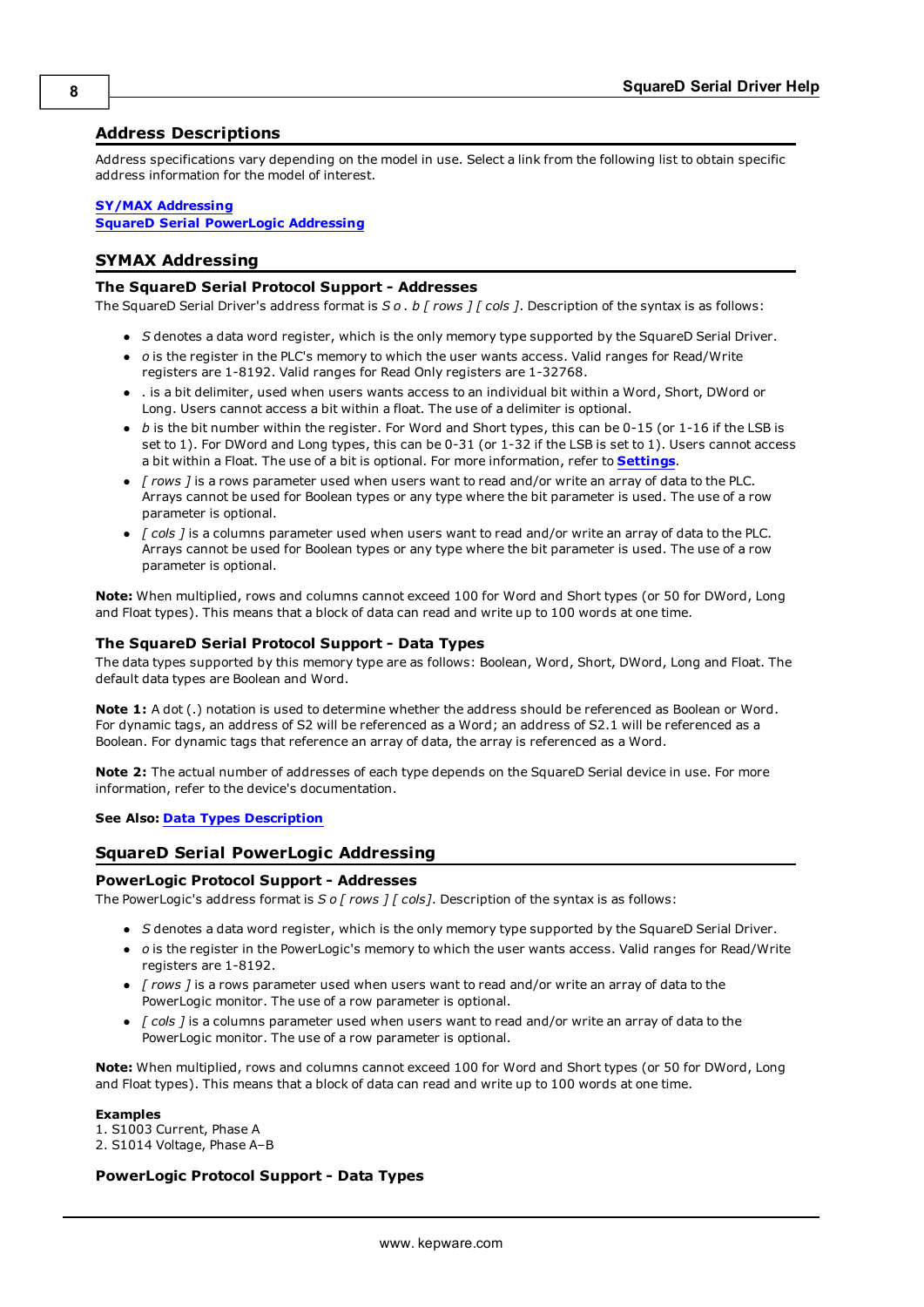**Note:** The actual number of addresses of each type depends on the PowerLogic device in use. For more information, refer to the PowerLogic device's documentation Appendix E.

**See Also: Data Types [Description](#page-6-0)**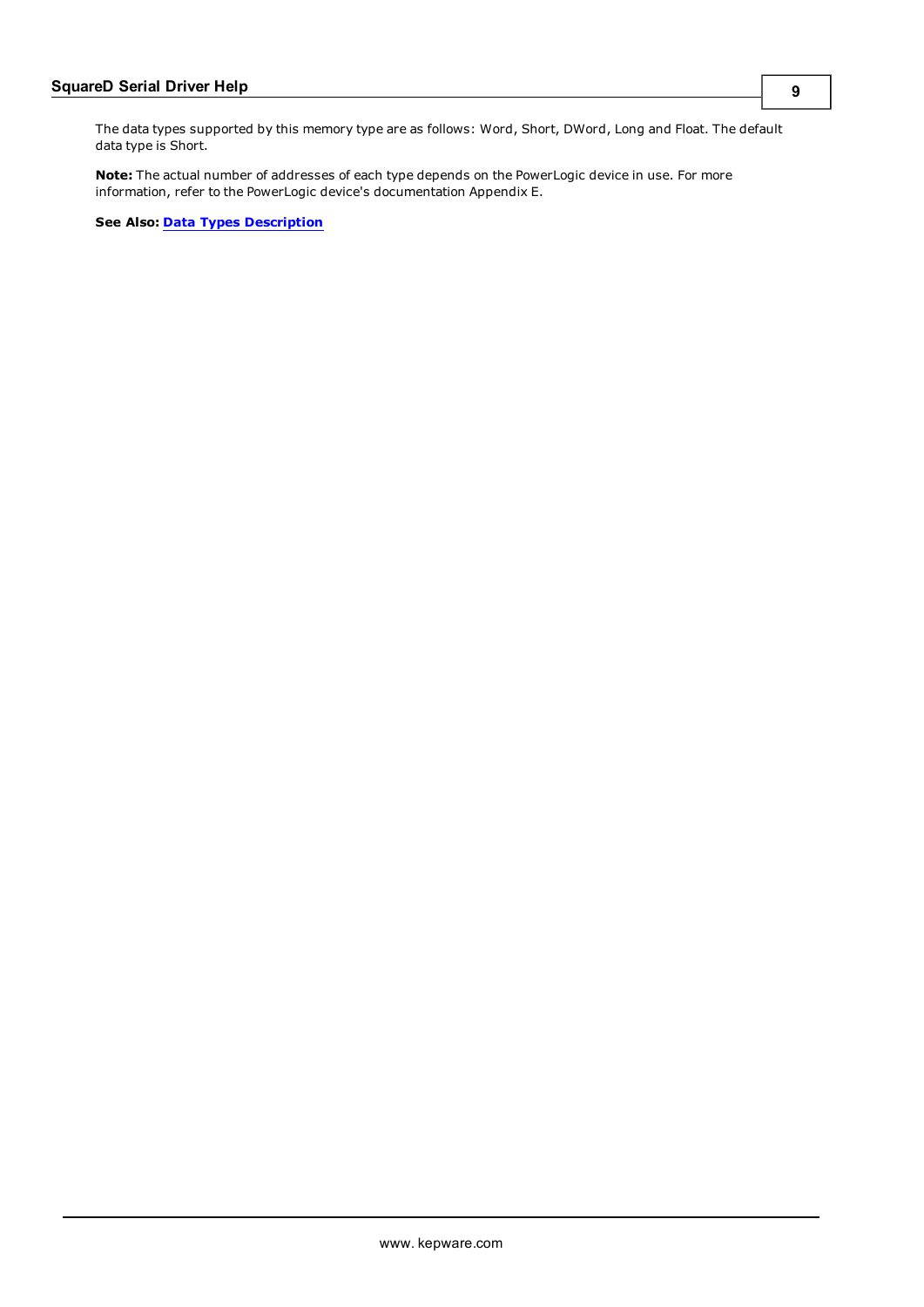## <span id="page-9-0"></span>**Error Descriptions**

The following error/warning messages may be generated. Click on the link for a description of the message.

#### **Address Validation**

**Missing [address](#page-9-2) Device address ['<address>'](#page-9-3) contains a syntax error Address ['<address>'](#page-10-0) is out of range for the specified device or register Device address ['<address>'](#page-10-1) is not supported by model '<model name>' Data Type '<type>' is not valid for device address ['<address>'](#page-10-2) Device address ['<address>'](#page-10-3) is Read Only Array size is out of range for address ['<address>'](#page-10-4) Array support is not available for the specified address: ['<address>'](#page-10-5)**

#### **Serial Communications**

**[COMn](#page-11-1) does not exist Error [opening](#page-11-2) COMn COMn is in use by another [application](#page-11-3) Unable to set comm [parameters](#page-11-4) on COMn [Communications](#page-12-0) error on '<channel name>' [<error mask>]**

#### **Device Status Messages**

**Device '<device name>' is not [responding](#page-12-2) Unable to write to ['<address>'](#page-12-3) on device '<device name>'**

#### **Device Specific Messages**

**Bad address in block [<start address> to <end [address>\]](#page-13-0) on device '<device name>' The SquareD Serial device appears to be sending [unsolicited](#page-13-1) messages**

## <span id="page-9-1"></span>**Address Validation**

The following error/warning messages may be generated. Click on the link for a description of the message.

#### **Address Validation**

**Missing [address](#page-9-2) Device address ['<address>'](#page-9-3) contains a syntax error Address ['<address>'](#page-10-0) is out of range for the specified device or register Device address ['<address>'](#page-10-1) is not supported by model '<model name>' Data Type '<type>' is not valid for device address ['<address>'](#page-10-2) Device address ['<address>'](#page-10-3) is Read Only Array size is out of range for address ['<address>'](#page-10-4) Array support is not available for the specified address: ['<address>'](#page-10-5)**

#### <span id="page-9-2"></span>**Missing address**

## **Error Type:**

Warning

#### **Possible Cause:**

A tag address that has been specified dynamically has no length.

#### **Solution:**

<span id="page-9-3"></span>Re-enter the address in the client application.

## **Device address '<address>' contains a syntax error**

#### **Error Type:** Warning

#### **Possible Cause:**

A tag address that has been specified dynamically contains one or more invalid characters.

#### **Solution:**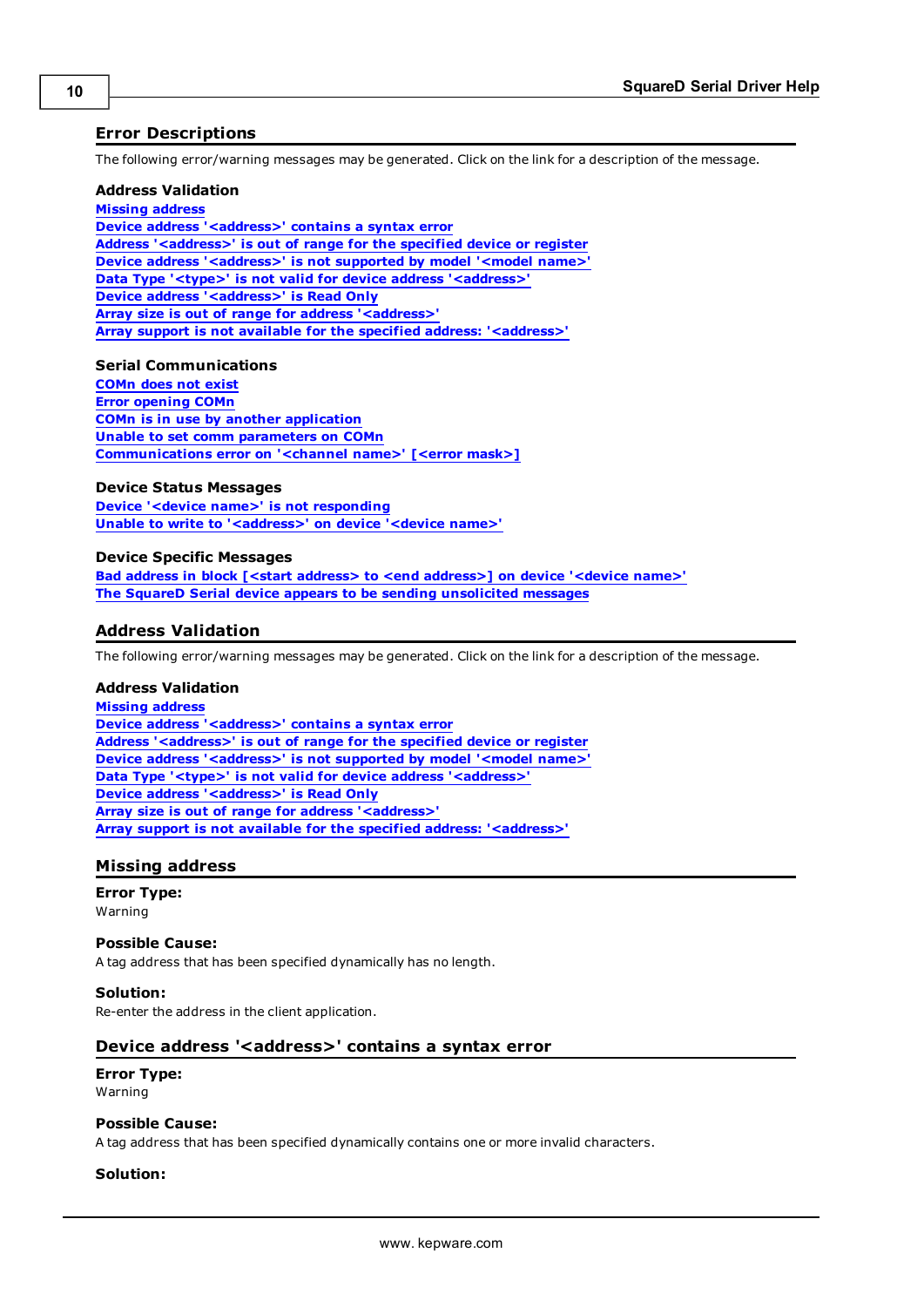<span id="page-10-0"></span>Re-enter the address in the client application.

## **Address '<address>' is out of range for the specified device or register**

#### **Error Type:**

Warning

#### **Possible Cause:**

A tag address that has been specified dynamically references a location that is beyond the range of supported locations for the device.

#### **Solution:**

<span id="page-10-1"></span>Verify that the address is correct; if it is not, re-enter it in the client application.

#### **Device address '<address>' is not supported by model '<model name>'**

#### **Error Type:**

Warning

### **Possible Cause:**

A tag address that has been specified dynamically references a location that is valid for the communications protocol but not supported by the target device.

#### **Solution:**

Verify that the address is correct; if it is not, re-enter it in the client application. Also verify that the selected model name for the device is correct.

#### <span id="page-10-2"></span>**Data Type '<type>' is not valid for device address '<address>'**

#### **Error Type:**

Warning

#### **Possible Cause:**

A tag address that has been specified dynamically has been assigned an invalid data type.

#### **Solution:**

<span id="page-10-3"></span>Modify the requested data type in the client application.

## **Device address '<address>' is Read Only**

## **Error Type:**

Warning

#### **Possible Cause:**

A tag address that has been specified dynamically has a requested access mode that is not compatible with what the device supports for that address.

#### **Solution:**

<span id="page-10-4"></span>Change the access mode in the client application.

#### **Array size is out of range for address '<address>'**

**Error Type:**

# Warning

#### **Possible Cause:**

A tag address that has been specified dynamically is requesting an array size that is too large for the address type or block size of the driver.

#### **Solution:**

<span id="page-10-5"></span>Re-enter the address in the client application to specify a smaller value for the array or a different starting point.

## **Array support is not available for the specified address: '<address>'**

#### **Error Type:**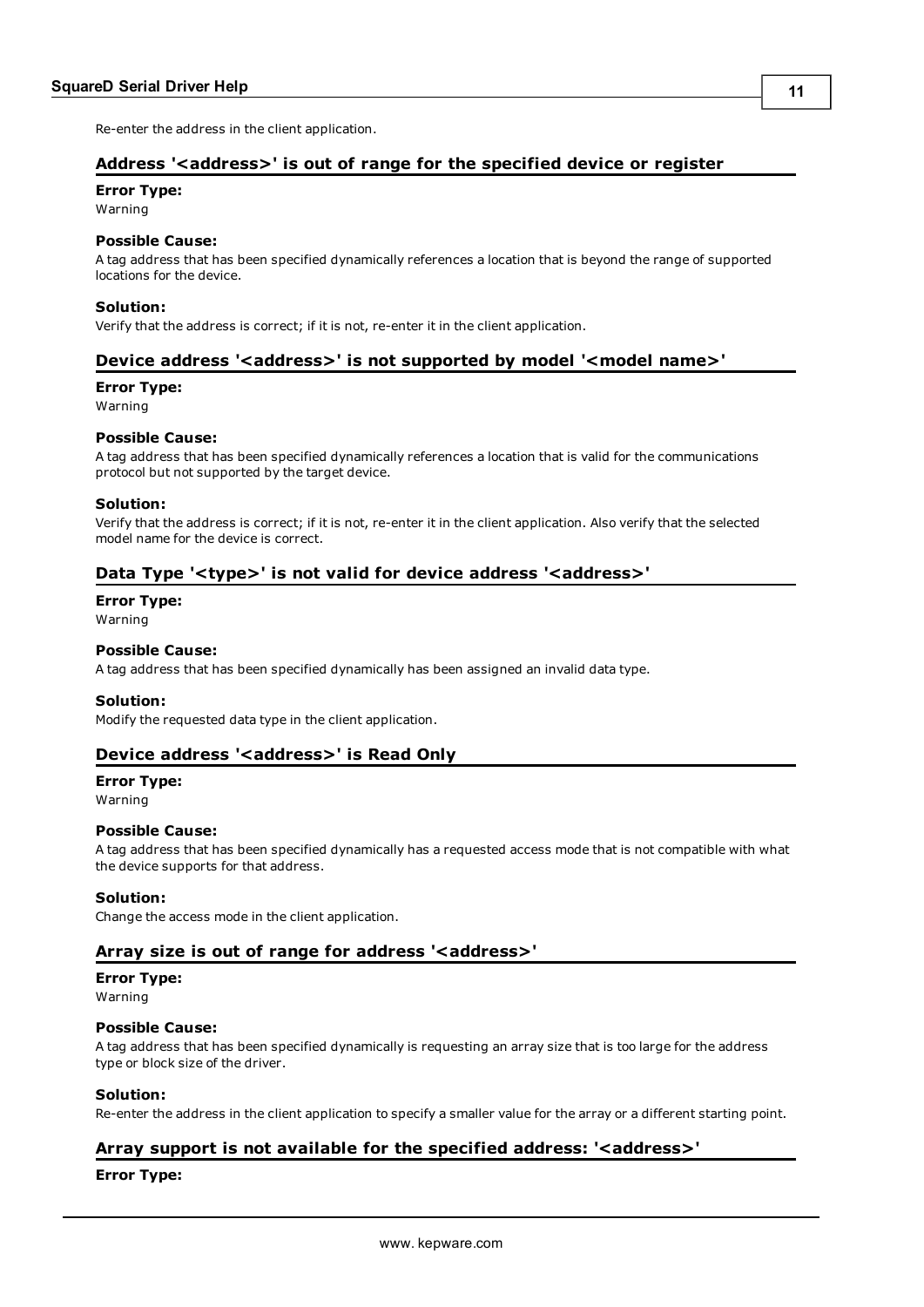#### Warning

#### **Possible Cause:**

A tag address that has been specified dynamically contains an array reference for an address type that doesn't support arrays.

#### **Solution:**

<span id="page-11-0"></span>Re-enter the address in the client application to remove the array reference or correct the address type.

## **Serial Communications**

The following error/warning messages may be generated. Click on the link for a description of the message.

#### **Serial Communications**

**[COMn](#page-11-1) does not exist Error [opening](#page-11-2) COMn COMn is in use by another [application](#page-11-3) Unable to set comm [parameters](#page-11-4) on COMn [Communications](#page-12-0) error on '<channel name>' [<error mask>]**

## <span id="page-11-1"></span>**COMn does not exist**

**Error Type:** Fatal

## **Possible Cause:**

The specified COM port is not present on the target computer.

#### **Solution:**

<span id="page-11-2"></span>Verify that the proper COM port has been selected.

#### **Error opening COMn**

#### **Error Type:**

Fatal

#### **Possible Cause:**

The specified COM port could not be opened due to an internal hardware or software problem on the target computer.

#### **Solution:**

<span id="page-11-3"></span>Verify that the COM port is functional and may be accessed by other Windows applications.

#### **COMn is in use by another application**

#### **Error Type:**

Fatal

# **Possible Cause:**

The serial port assigned to a device is being used by another application.

#### **Solution:**

1. Verify that the correct port has been assigned to the channel. 2. Verify that only one copy of the current project is running.

#### <span id="page-11-4"></span>**Unable to set comm parameters on COMn**

# **Error Type:**

Fatal

#### **Possible Cause:**

The serial parameters for the specified COM port are not valid.

## **Solution:**

Verify the serial parameters and make any necessary changes.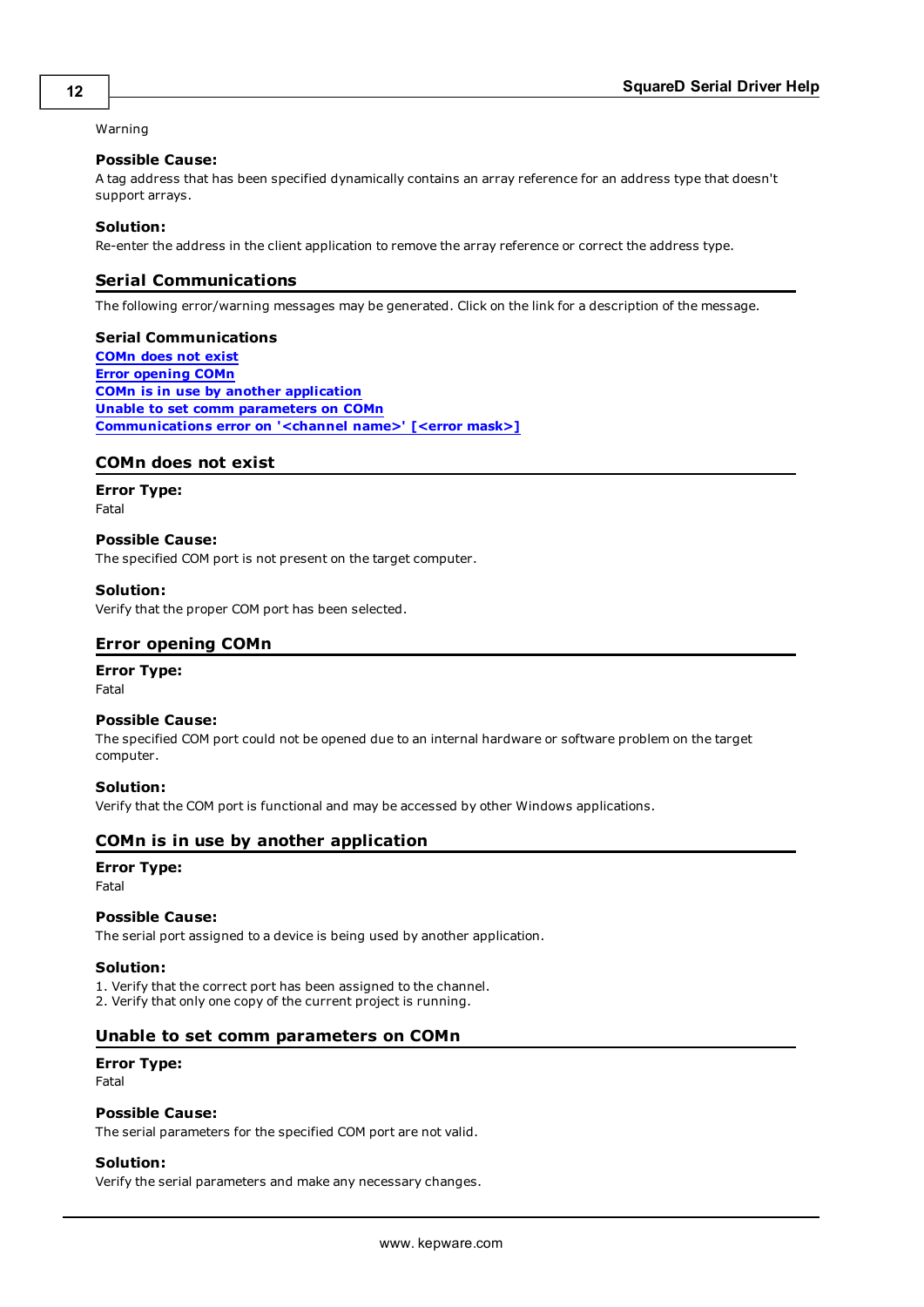## <span id="page-12-0"></span>**Communications error on '<channel name>' [<error mask>]**

#### **Error Type:**

Serious

#### **Error Mask Definitions:**

- <span id="page-12-5"></span>**B** = Hardware break detected.
- **F** = Framing error.
- <span id="page-12-6"></span> $E = I/O$  error.
- **O** = Character buffer overrun.
- <span id="page-12-7"></span>**R** = RX buffer overrun.
- **P** = Received byte parity error.
- **= TX buffer full.**

#### **Possible Cause:**

- 1. The serial connection between the device and the Host PC is bad.
- 2. The communications parameters for the serial connection are incorrect.

#### **Solution:**

- 1. Verify the cabling between the PC and the device.
- <span id="page-12-1"></span>2. Verify that the specified communications parameters match those of the device.

#### **Device Status Messages**

The following error/warning messages may be generated. Click on the link for a description of the message.

#### **Device Status Messages**

**Device '<device name>' is not [responding](#page-12-2) Unable to write to ['<address>'](#page-12-3) on device '<device name>'**

## <span id="page-12-2"></span>**Device '<device name>' is not responding**

#### **Error Type:**

Serious

#### **Possible Cause:**

- 1. The serial connection between the device and the Host PC is broken.
- 2. The communications parameters for the serial connection are incorrect.
- 3. The named device may have been assigned an incorrect Network ID.

4. The response from the device took longer to receive than the amount of time specified in the "Request Timeout" device setting.

#### **Solution:**

- 1. Verify the cabling between the PC and the device.
- 2. Verify the specified communications parameters match those of the device.
- 3. Verify the Network ID given to the named device matches that of the actual device.
- <span id="page-12-3"></span>4. Increase the Request Timeout setting so that the entire response can be handled.

#### **Unable to write to '<address>' on device '<device name>'**

#### **Error Type:**

Serious

#### **Possible Cause:**

- 1. The serial connection between the device and the Host PC is broken.
- 2. The communications parameters for the serial connection are incorrect.
- 3. The named device may have been assigned an incorrect Network ID.

#### **Solution:**

- 1. Verify the cabling between the PC and the device.
- 2. Verify the specified communications parameters match those of the device.
- <span id="page-12-4"></span>3. Verify the Network ID given to the named device matches that of the actual device.

## **Device Specific Messages**

The following error/warning messages may be generated. Click on the link for a description of the message.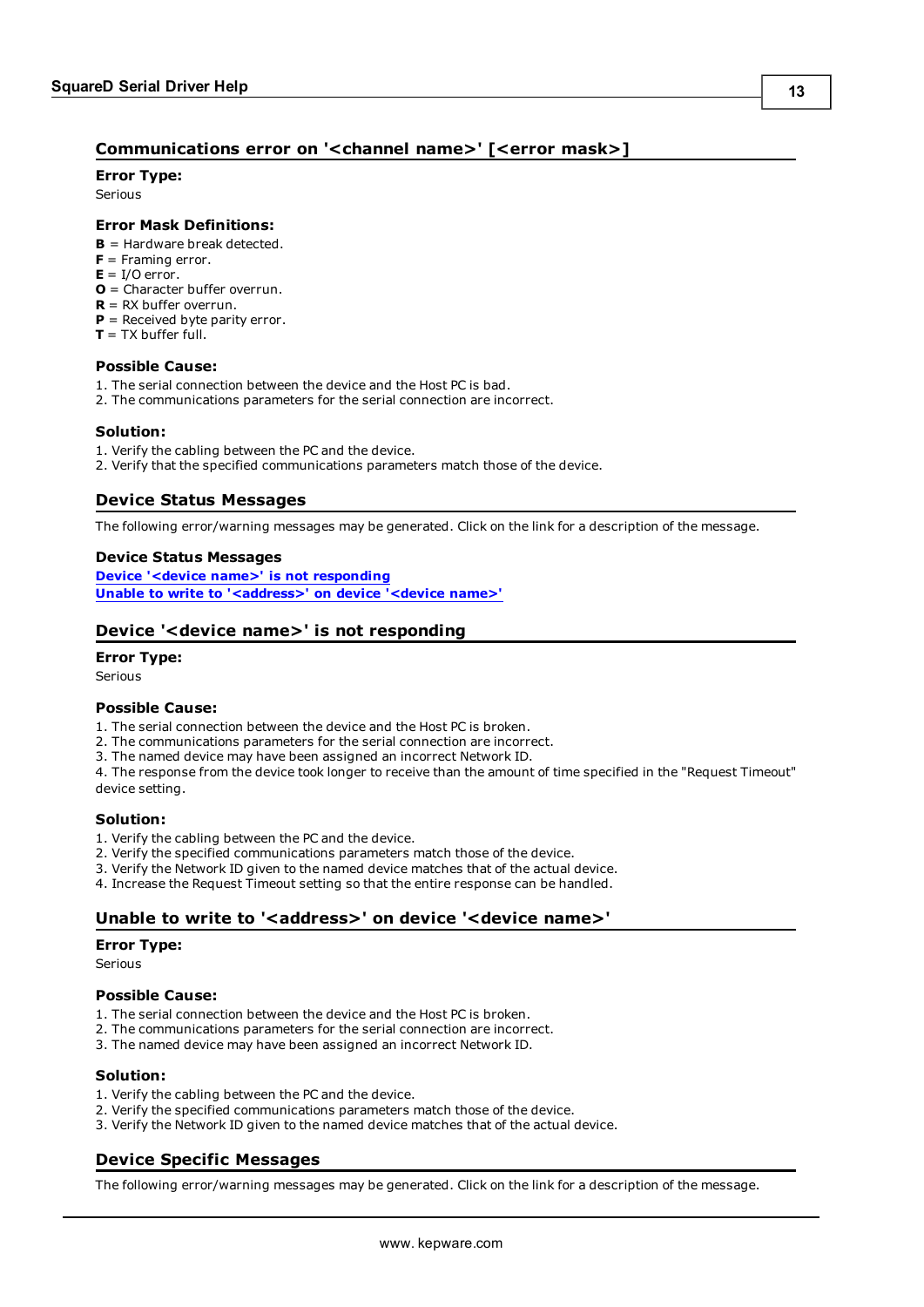#### **Device Specific Messages**

**Bad address in block [<start address> to <end [address>\]](#page-13-0) on device '<device name>' The SquareD Serial device appears to be sending [unsolicited](#page-13-1) messages**

### <span id="page-13-0"></span>**Bad address in block [<start address> to <end address>] on device '<device name>'**

#### **Error Type:**

Serious

#### **Possible Cause:**

An attempt has been made to reference a nonexistent location in the specified device.

#### **Solution:**

Verify that the tags assigned to addresses in the specified range on the device and eliminate ones that reference invalid locations.

## <span id="page-13-1"></span>**The SquareD Serial device appears to be sending unsolicited messages, which the driver does not support. Modify the SquareD Serial device logic and restart the server**

#### **Error Type:**

Serious

#### **Possible Cause:**

Devices must not be sending Read/Write requests through the port that the driver is communicating on, otherwise the device messages will overburden the driver and this error will result.

#### **Solution:**

Ensure that the devices are not sending Read/Write requests through the port that the driver is communicating on. Modify the SquareD Serial device logic then restart the OPC server.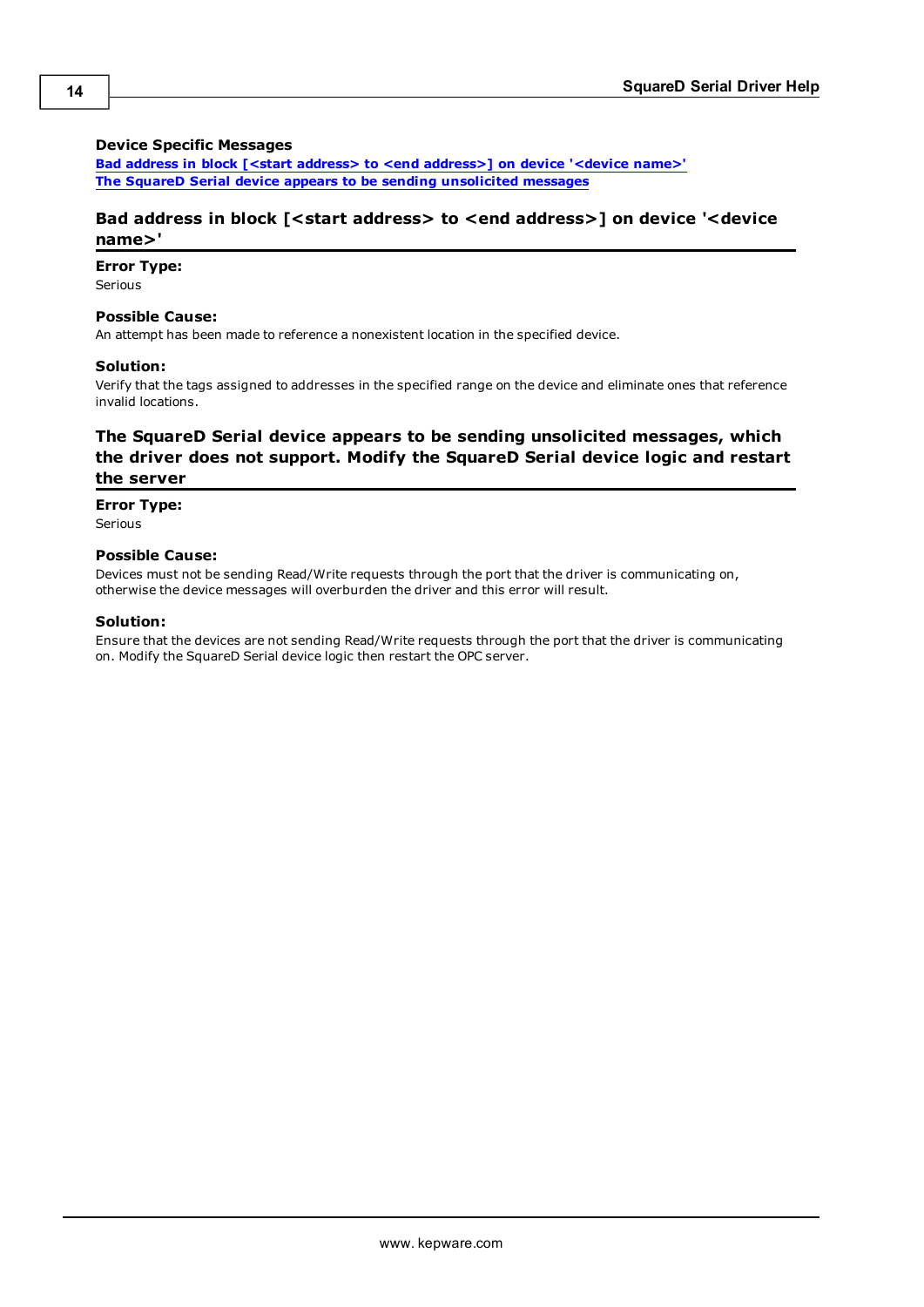# <span id="page-14-0"></span>**Index**

# **A**

**Address '<address>' is out of range for the specified device or register [11](#page-10-0) Address Descriptions [8](#page-7-0) Address Validation [10](#page-9-1) Array size is out of range for address '<address>' [11](#page-10-4) Array support is not available for the specified address:'<address>' [11](#page-10-5)**

# **B**

**Bad address in block [<start address> to <end address>] on device '<device name>' [14](#page-13-0) Boolean [7](#page-6-1)**

# **C**

**Cable Diagram [5](#page-4-0) Communications error on '<channel name>' [<error mask>] [13](#page-12-0) COMn does not exist [12](#page-11-1) COMn is in use by another application [12](#page-11-3)**

# **D**

**Data Type '<type>' is not valid for device address '<address>' [11](#page-10-2) Data Types Description [7](#page-6-0) Device '<device name>' is not responding [13](#page-12-2) Device address '<address>' contains a syntax error [10](#page-9-3) Device address '<address>' is not supported by model '<model name>' [11](#page-10-1) Device address '<address>' is Read Only [11](#page-10-3) Device ID [4](#page-3-3) Device Setup [4](#page-3-0) Device Specific Messages [13](#page-12-4) Device Status Messages [13](#page-12-1) DWord [7](#page-6-2)**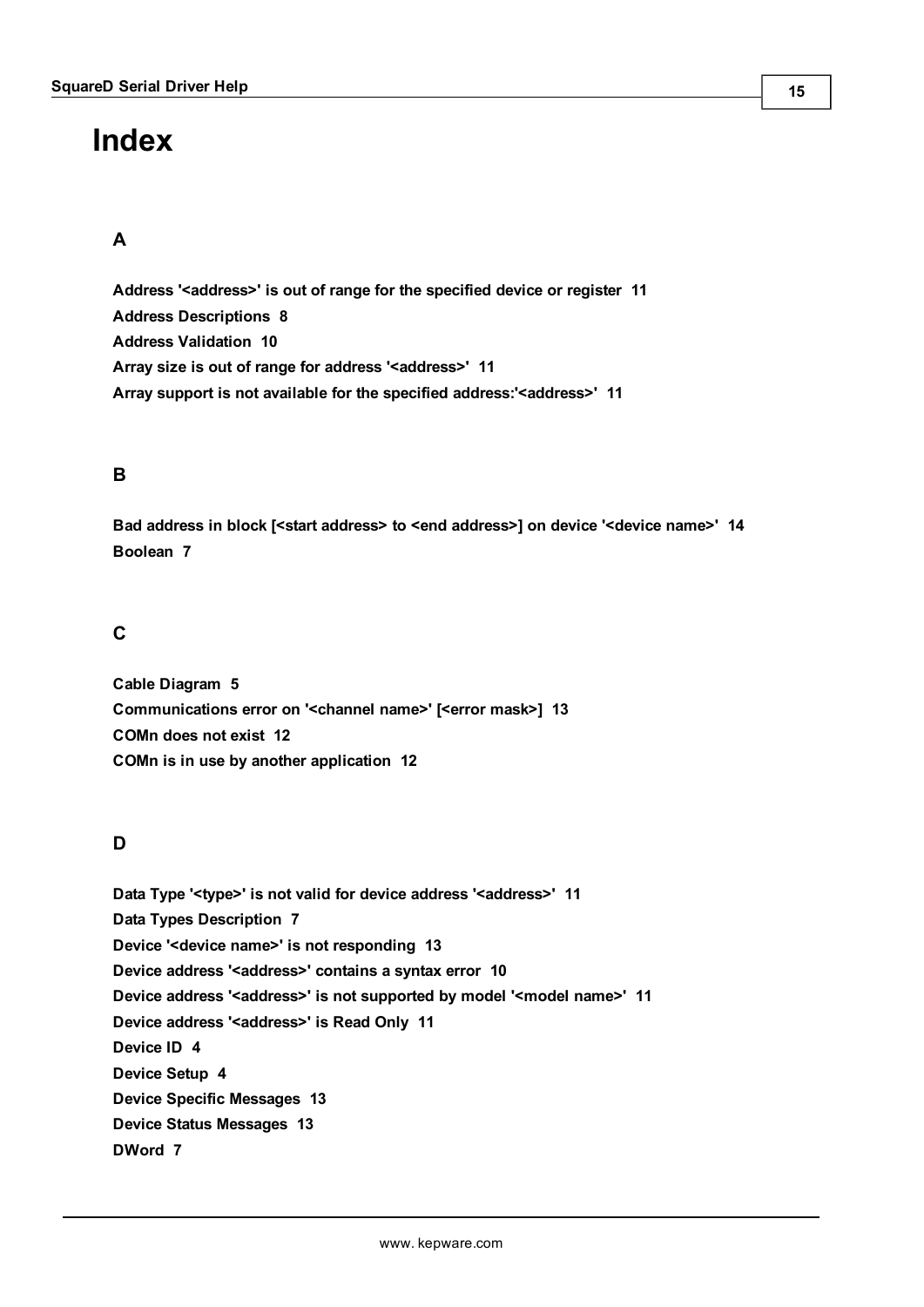# **E**

**Error Descriptions [10](#page-9-0) Error opening COMn [12](#page-11-2)**

# **F**

**Float [7](#page-6-3) Framing [13](#page-12-5)**

# **L**

**Long [7](#page-6-4)**

# **M**

**Mask [13](#page-12-0) Missing address [10](#page-9-2) Modem Setup [4](#page-3-1)**

# **N**

**Network [4](#page-3-4)**

# **O**

**Overrun [13](#page-12-6) Overview [3](#page-2-1)**

# **P**

**Parity [13](#page-12-7)**